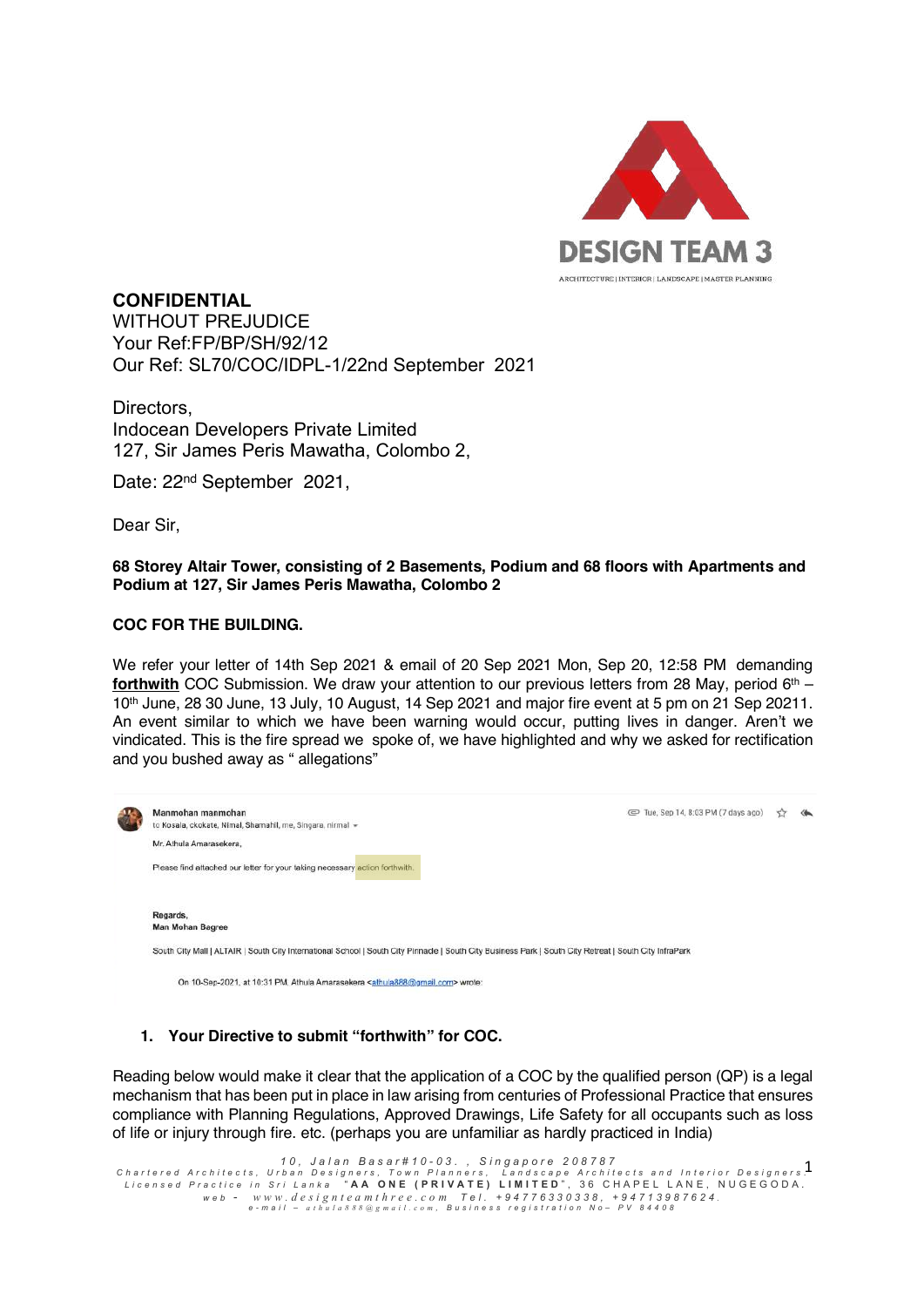The certifying professional carries professional liability under the law and that liability is not time bound and it is life time liability for the QP.

It therefore needs a due process to be followed, guided by professional practice, testing and commissioning and resort to international codes and practices where local codes are silent. This is adopted to ensure primarily life safety of occupants.

These we know are concepts GREEK to writer of your letters since May 2021- Manmohan Bagree and the drafter Attanu Mitra- of recent communication whose exposure is limited to Indian State of West Bengal, where such practices are alien in the BUILDER MODEL adopted in India vs the DEVELOPER – QP model adopted in rest of the British Commonwealth and USA. Such knowledge and exposure is also abysmally found in your post March 2021 local representatives and in Project Director Chelvaduari Harendran whose key competence is sub-contracting of large truss works.

At the outset, we wish to record as follows.

- a. Such QC/QA processes were followed to a large degree up to March 2021 with our continued presence at Site to ensure necessary supervision of the works. Our letter of July 2021 refers.
- b. From March 2021 there was limited or zero supervision by QP (This dilution of legal requirement was also condoned by Shamahil Mohideen of the SAO office, who is of accounting background and zero major project or ultra – high-rise project background)
- c. We have understood there are major non -compliances, failure to carryout previous directions and attempts to make further changes without seeking professional advice that compromises.
- d. Thus, there is no question of applying for COC "forthwith" until rectifications notified here and future inspections are to be carried.
- e. To clear the ignorance of those **currently** managing the project listed below, let it be loud and clear that we are not paper pushers and COC is not a paper exercise.

We take Professional & Legal Liability for the safety of the building and this building is in no state to be certified as illustrated by the fire incident of 21 Sep 2021.

#### **2. Primary responsibility of qualified Person as a Preamble**

The law expects us to exercise professional judgement on the safety of the building. It is with that intent that the law specifies that Architect be engaged in continuous supervision.

It is recalled that your meeting of 15 March 2021 (refer our letter.....2021) has illegally, negligently and irresponsibly excluded us from relevant supervision envisaged under the law.

| MINUTES OF THE ALTAIR WEEKLY MEETING HELD AT THE IDPL BOARD ROOM<br>on 15th MARCH 2021 at 03.00 PM |                      |
|----------------------------------------------------------------------------------------------------|----------------------|
|                                                                                                    |                      |
| <b>PRESENT:</b>                                                                                    |                      |
|                                                                                                    |                      |
| Dr. Nirmal De Silva                                                                                | - South City Project |
| Mr. Ravi Shankar                                                                                   | $-$ IDPL             |
| Ms. Chandima Dissanayake                                                                           | $-$ IDPL             |
| Mr. Pradeep Lindagedara                                                                            | $-$ IDPL             |
|                                                                                                    | PACK DOMESTIC STATE  |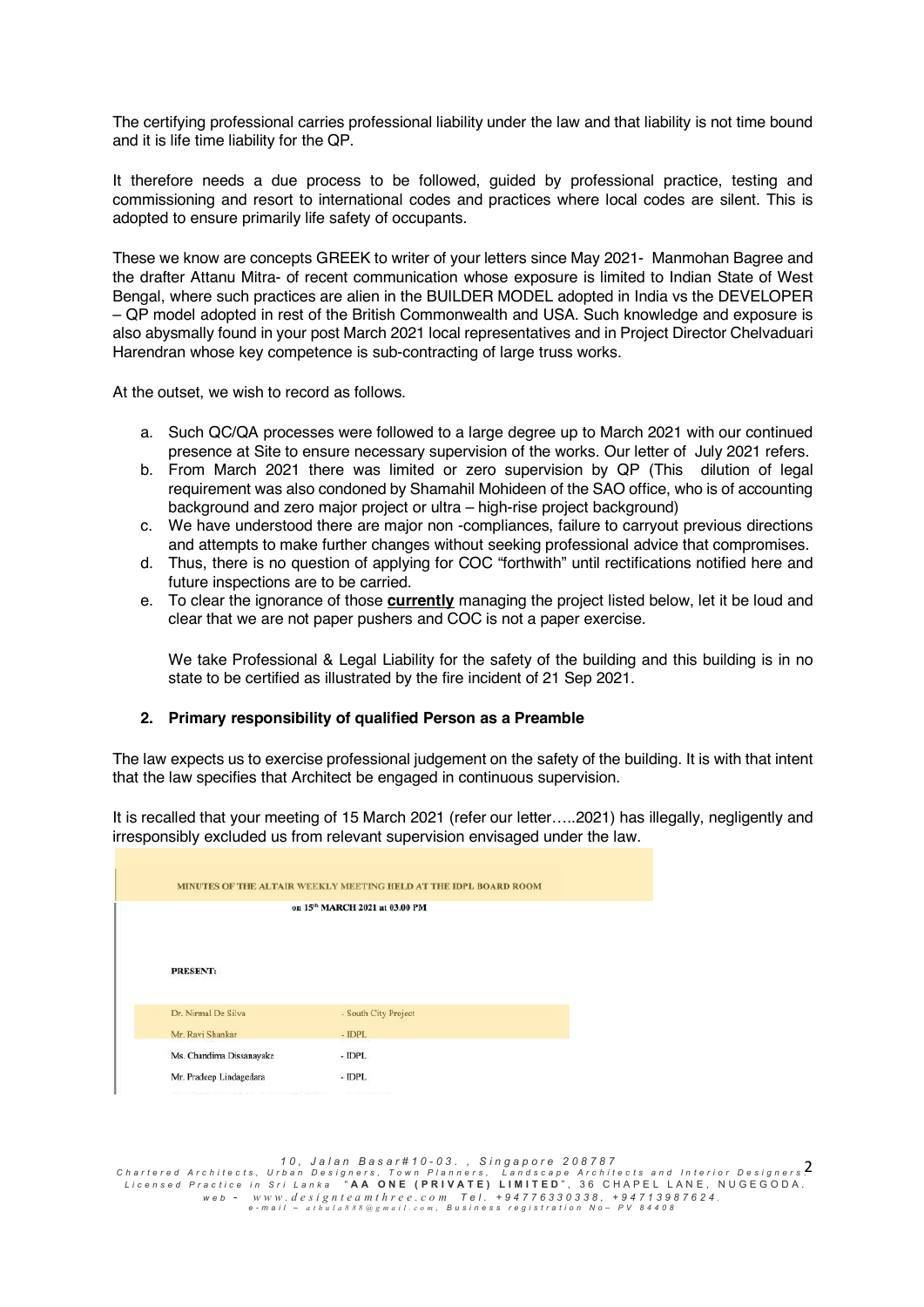4. Extension for Development Permit to be applied, raised by Mr. Ravi Shankar. Mr. Nirmal asked Mr. Ravi Shankar to write to DT3 on the same. This to be discussed in the Management Meeting on Shankar/DT3/ 16.02.2021. Also, Dr. Nirmal stated that DT-3 to coordinate the COC application process and SPLL to follow through and ensure COC is obtained. DT-3 not to get involved in this process beyond filing any applications and signing any drawings

This has caused delay and you only have yourself to be blamed. It appears that you have mislead the inexperienced Shamahil Mohideen of SAO office, whom the state had appointed to ensure faster completion and appears said Shamahil Mohideen has colluded with an incompetent developer.

Mr. Ravi

**SPLL** 

Sufficient to say that this misguided action can be rectified by reinspection, rectification and certification through a due process but with a competent team.

We are also aware of your erroneous & primary school understanding that the QP role defined in law for the act can be administered by any Engineer.

## **3. Recent Case of Liberty Plaza Fire and State's role and observation**

We are privy to a high- level conversation after a recent fire at Liberty Plaza. https://www.pressreader.com/sri-lanka/sunday-times-sri-lanka/20200830/281663962396689

The high level conversation and direction had been on hearing of the fire.

## QUOTE

- a. Ensure Suppression
- b. Ensure Safety
- c. Let us know **"who the architect is**" and whether the certifying architect is at fault.

#### UNQUOTE

It is thus clear that the onus on fire safety is on the Architect. (Similar to UK, Singapore etc) and opposed to the builder model in India. We are aware that one current Director is on bail for an incident of death of 95 patients in a hospital fire.

Any attempt to coerce us therefore will not stand until items listed below are amongst others in detailed reports are complied.

#### **4. Non – Compliances**

We highlight key non – compliances as highlighted in previous correspondences in summary.

- a. Issue of Atrium creation and removal of natural ventilation from Escape passages L 40 and above
- b. Newly introduced combustible material as underlay in all Bedrooms, pre-insulated ducts.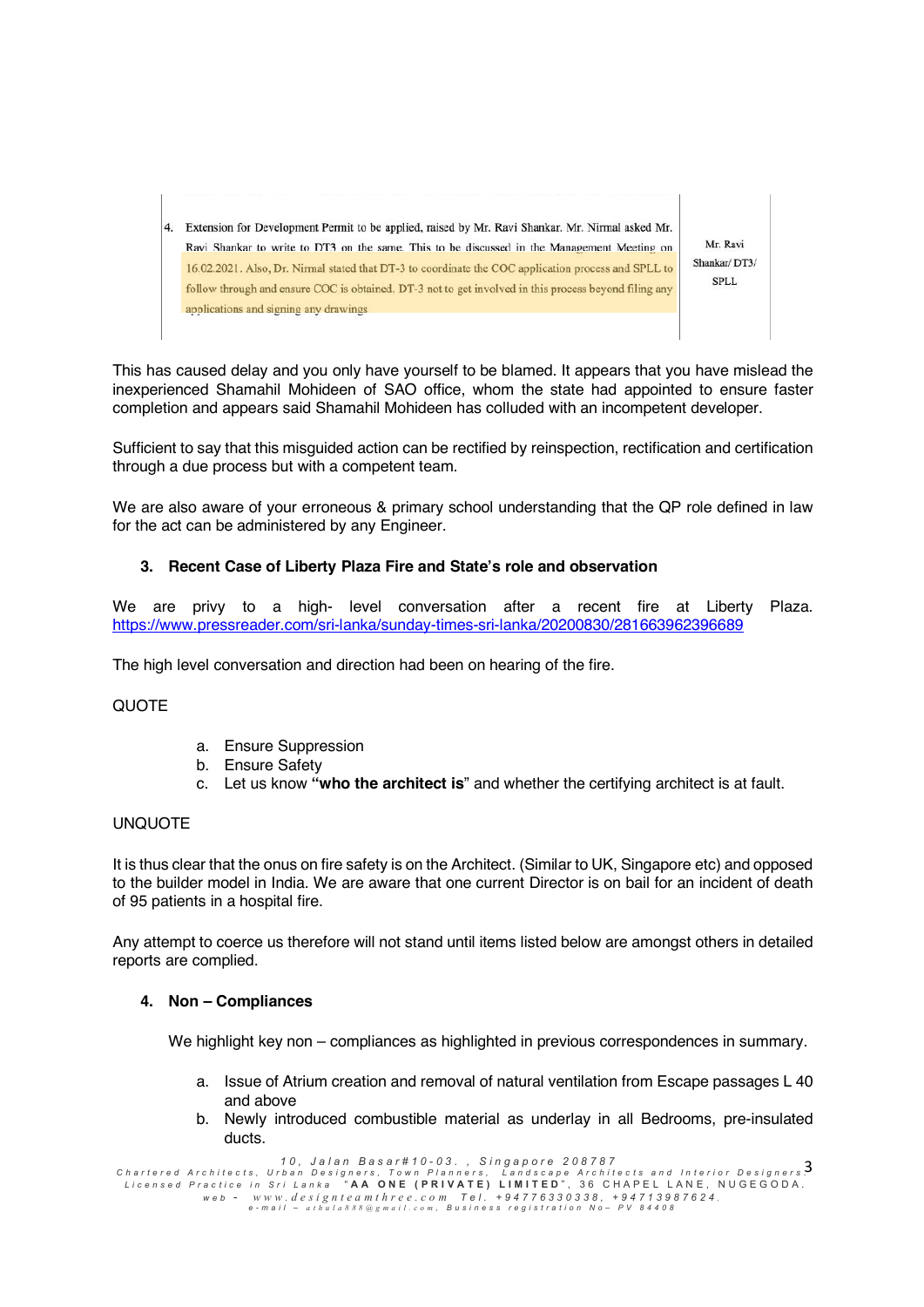- c. Pressurisation Staircase testing function and not testing as per international methods of testing
- d. Issue of Ventilation at Fire Command centre
- e. Overall Warning System and integrity of warning system
- f. Basement Ventilation system
- g. Earthing system ( Important to prevent heating short circuiting in addition to life safety)

We rebut summarily, assertions by Manmohan Bagree and Attanu Mitra of IDPL with no exposure to the Professional Planning Regime of jurisdictions of UK, Australia Singapore and Sri Lanka that these are allegations.

The letters you wrote in June & July are drafted in language of West Bengal Courts perhaps by inhouse lawyer Atanu Mitra, and displays zero understanding of professional practice and QP role in the British Commonwealth outside India.

If the said Manmohan Bagree has had some education on the Sri Lankan Acts, he should withdraw such uneducated statements.

### **5. Reference to Qualified Person Directives as "Allegations" and waste of Critical Time otherwise could have been used for rectification**

We note that technical deficiencies we have been highlighting and it is time that IDPL takes serious note of the deficiencies and non-compliances.

With this arrogant ignorance, with the backing of said Shamahil Mohideen, you have delayed a code compliant completion.

If these non-compliances were heeded and not brushed aside our role as paper pushers, you have completed these works in the past 4 months since your meeting 11 May 2021 we would have been in a state to certify this building. We note that the Shamahil Mohideen is culpable in this delay.

## **6. Fire Event on 21 Sep 2021 at 5.pm.**

Whilst said Manmohan Bagree was ordering us to forthwith apply for a non-complaint building, and calling our directions " allegations " the following fire has happened in Unit 10A exactly as we feared.

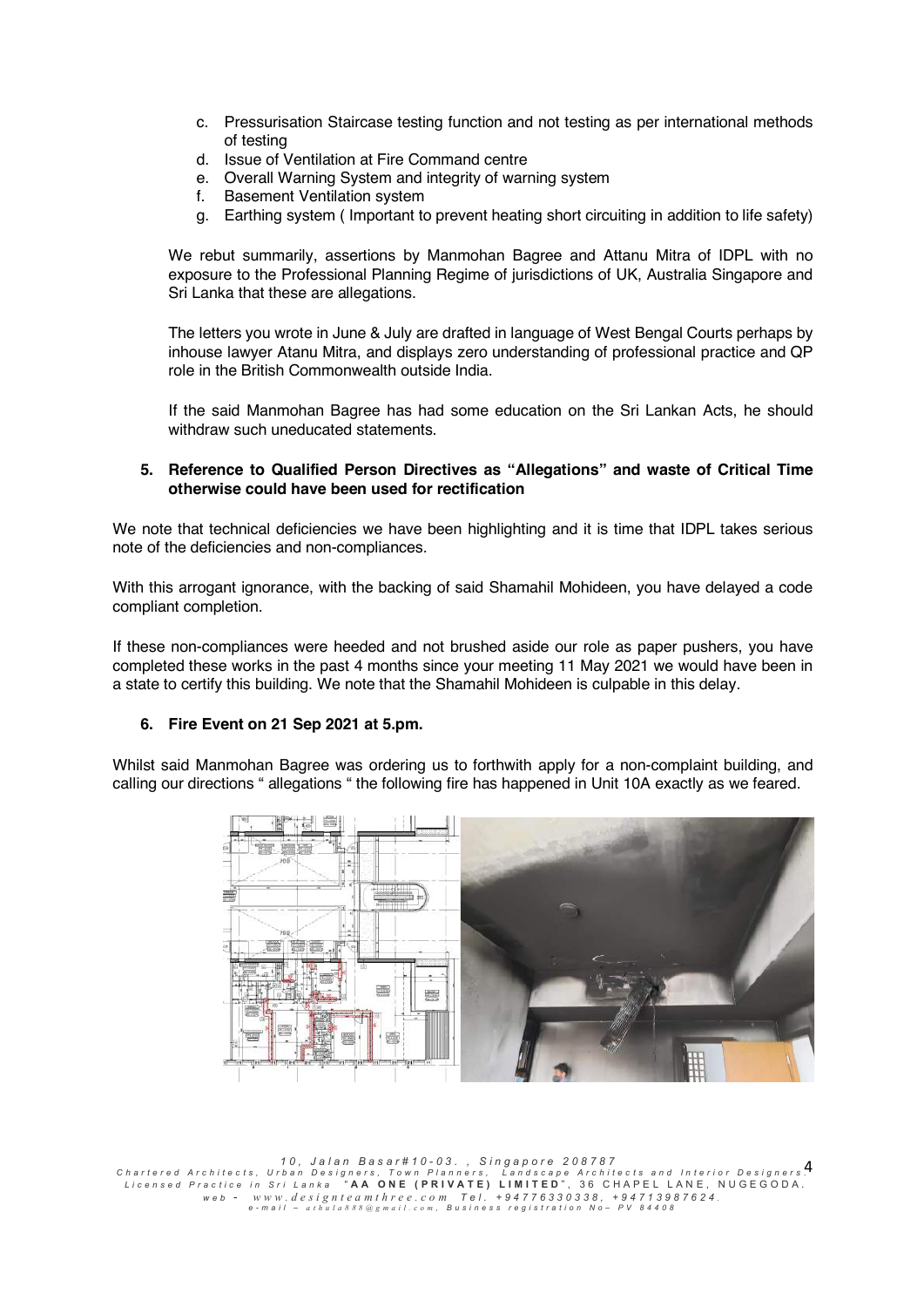

Imagine this event happening in the night and the escape passage blocked smoke, and few dozen to 100 souls would be dead by now.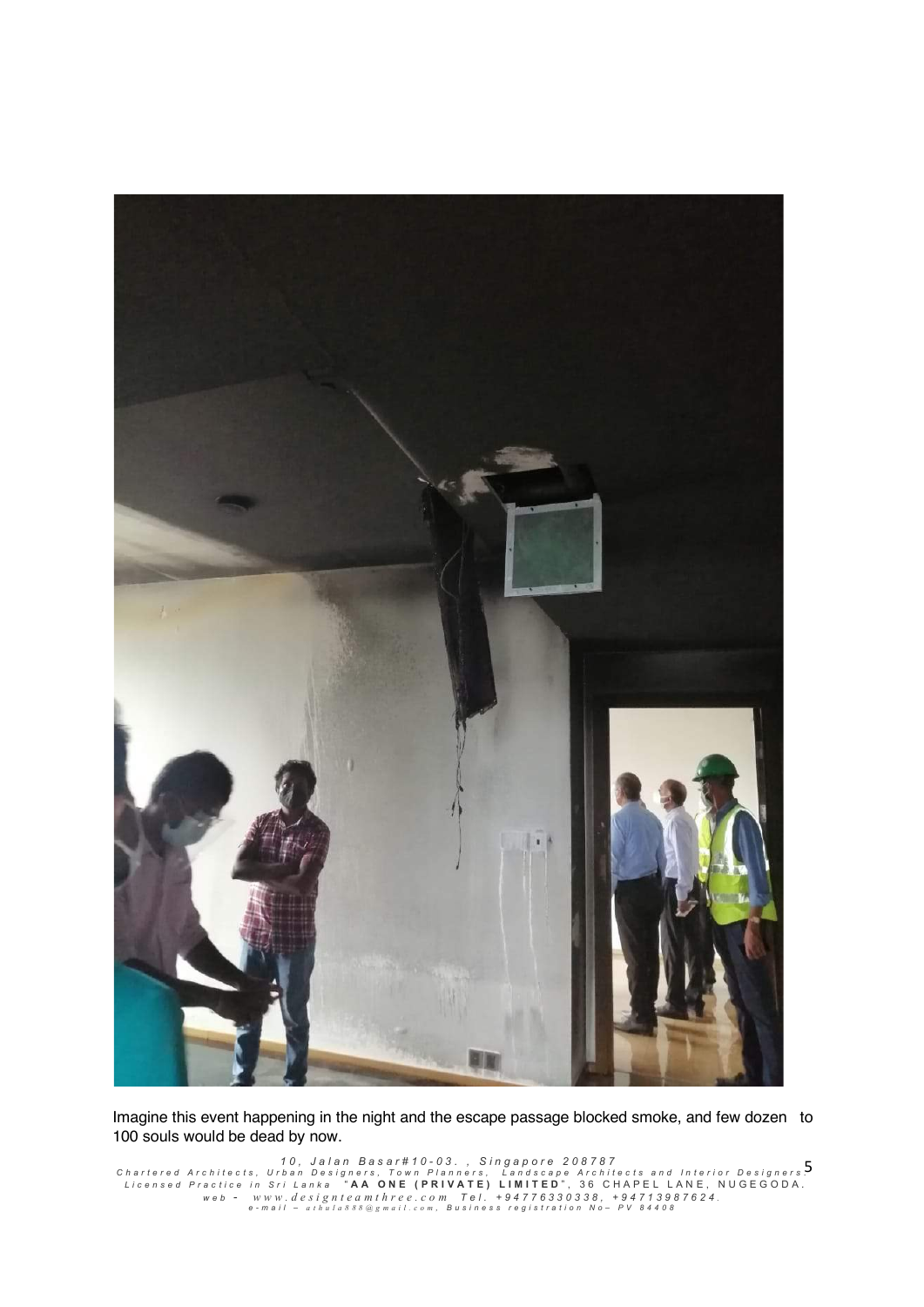

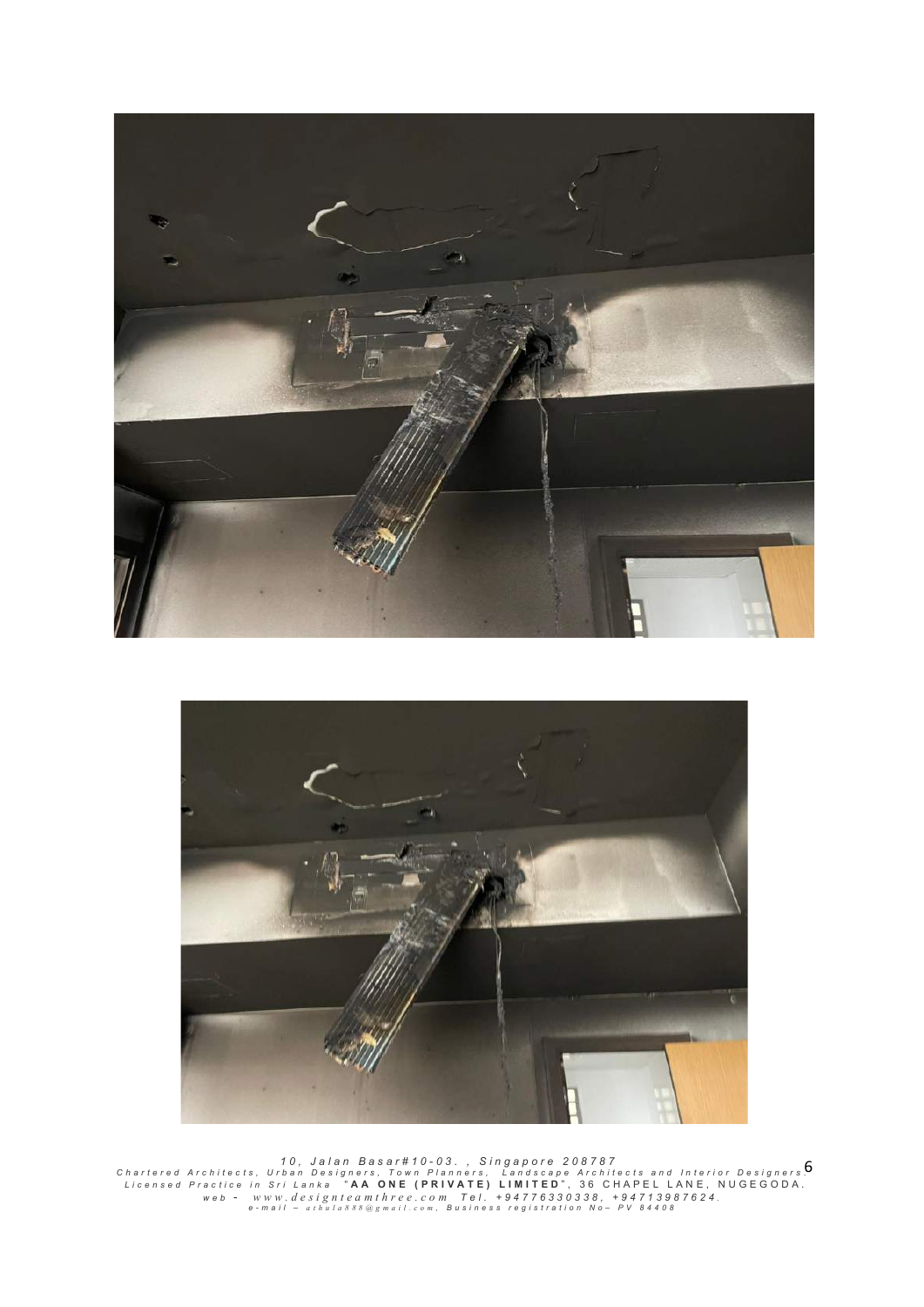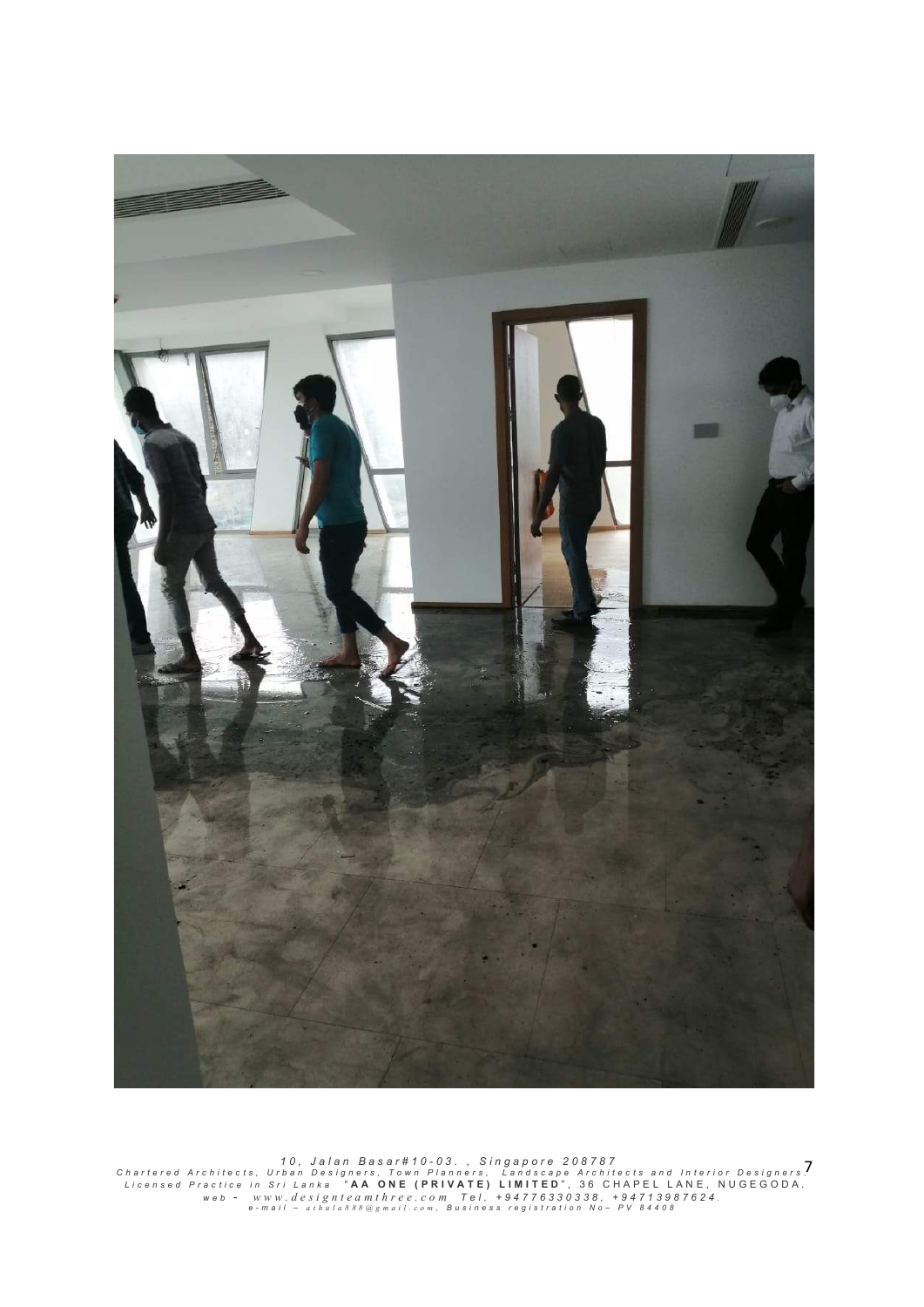## **7. Likely Causes for the Fire**

The developer may divert the blame to the customised unit owner. Sufficient to mention that backbone elements that likely caused the fire is by the developer.

There are multiple reasons for an electrical fire. (This is a "new building", thus old / outdated appliances, socket outlets, light fittings are not being considered)

1. Water leakage causing short circuit on a live circuit. If the Earth Leakage protection is working, this should be tripping and fire is pre-empted.

2. Overload on an electrical circuit either by a defective motor, without thermal protection . It is worthy to check whether the AHU installed has requisite thermal protection. Given the corruption highlighted this needs to be checked.

3. A loose connection, increase the AMPs on a wire which does not have a circuit breaker designed for this size of cable. Thus the current drawn will increase, which can cause also an electrical fire. Breakers should be triggered when circuits get overloaded... and if the breakers are oversized or not installed, the circuits will not be protected.

The following needs to be investigated

- a. Why did it happen It is alarming and it should not happen this way and is extremely rare in millions of apartments around. This points to major deficiencies in material installation and equipment and final Electrical installation.
- b. Cause and origin of fire
- c. Why did it propagate from fire origin to a grill and externally from source, example unauthorised use of combustible material which we have highlighted to be removed and replaced.
- d. Which warning systems pick up and which did not function. Example why did not staircase pressurisation or lift homing did not happen properly?
- e. Why did someone switch off fire pump and not the zonal valve endangering the entire building further in case heat had caused fire in adjacent unit especially due to combustible material in the immediate floor above.

We draw attention to multiple specialist reports from May 2019, which you have chosen to ignore.

## **8. Suppression of the Fire Incident from Authorities**

Upto point of writing the Fire Dept has not been notified.

We have been informed that there was a massive operation to supress the information on the fire incident above and that includes illegal act NOT to notifying the legal authority on fire in Sri Lanka - the Colombo City Fire Brigade.

This serious incident is being actively supressed by the said Man Mohan Bagree and parties acting for the developer.

## **9. Finding of Corruption by Registered Accounting Firms**

We must remind you that three of the registered accounting firms found major irregularities and corruption that brings to question major installations.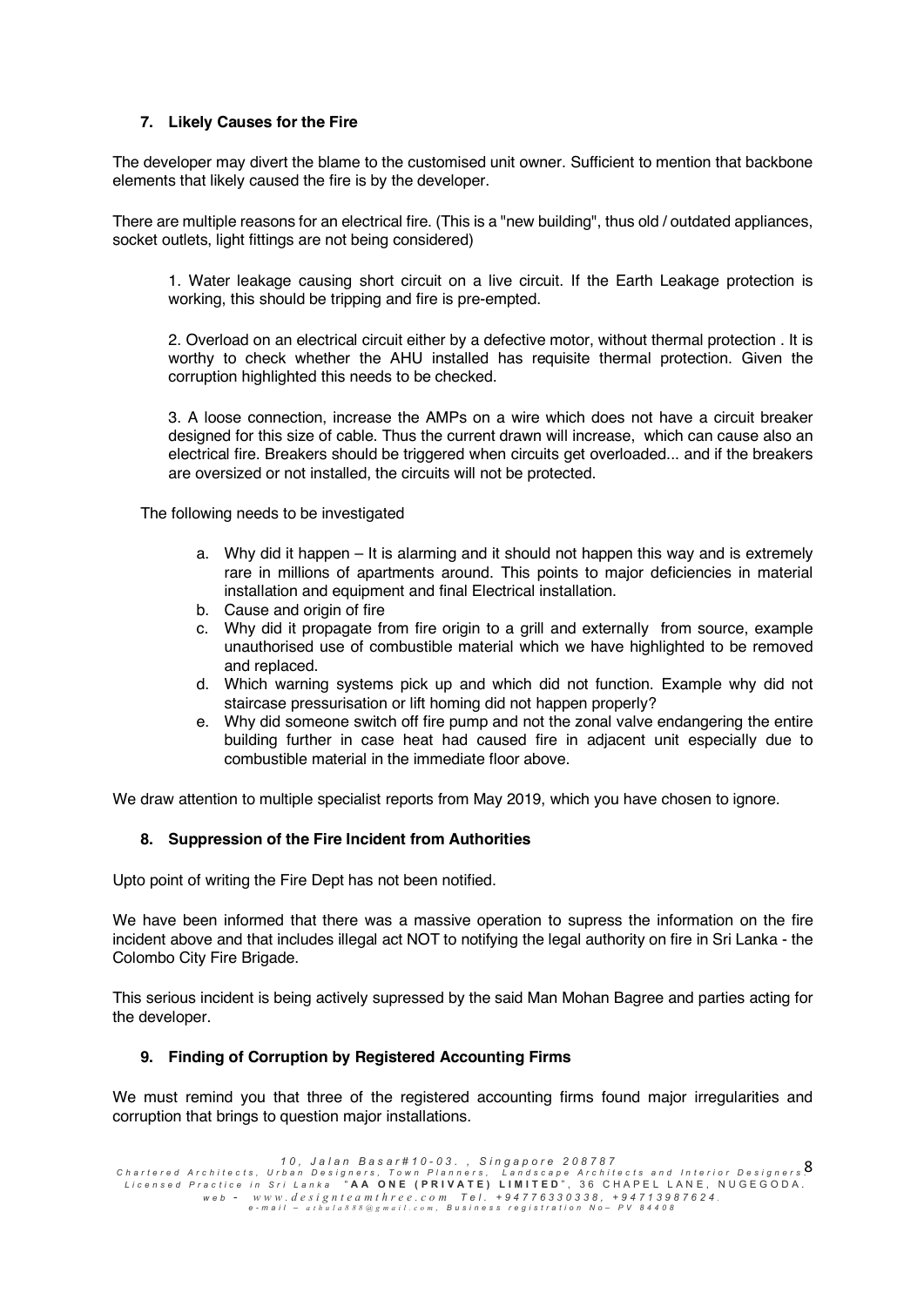It may be the practice in India or the understanding of Manmohan Bagree to refer them as allegations but in the rest of the commonwealth these firms do fulfil a investigative role recognise by the courts and recognised under the law, as expert witnesses.

The key findings are against Chellvadurai Harendran.

## **10. Qualification and Experience of current IDPL Team & Others recently associated.**

An Ultra – Highrise building of this nature require a team of maturity, relevant education and experience. Pertinent to note the Management team in the past 7 months of crucial completions.

**Manmohan Baghree** - Appears to be a Commerce Graduate of an unknown College with lowrise mall management exposure and ZERO understanding of Professional Practice. We have seen him authoring fairy tales around the fire code. The ultimate result is the fire seen on 21 Sep.

**Nirmal De Silva** – No Experience in high-rise construction or medium scale construction as seen the direction of excluding the QP in supervision as listed here-in. Suffice to recall the question he asked at a meeting in May in SAO's office – " Do you always scrutinise this degree with regard to the code.?" Our line of supervision when looking at the fire incident on 21 Sep 2021 needs no further elaboration.

**Chelvadurai Harendran** – Project Director – As stated sub-contract experience and reputation highly tainted due to finding of irregularities and corruption highlighted in KPMG, EY and PWC reports in his tenure as project director. Again his patronising of incompetent subcontractors we had asked to be replaced and insistence to continuing with them perhaps resulted in a fire today.

**Shamahil Mohideen** – SAO's Representative – Accounting and recent hotel operations, CFO background and zero exposure to Professional Practice in Construction. The result of his unprofessional and incompetence is obvious given the state of the project and the dance he did with the M & E Engineer ignoring repeated warnings of the legal QP. Presided over and **wasted a phase of rectification** with no clue on the complexity required and endorsed the exclusion of the QP throughout and endorsed the circus with an inexperienced local M & E Engineer as we were raising irritant issues ( Note – These are necessary irritants IN THE INTEREST OF LIFE SAFETY, we take liability for)

The relevance of highlighting above is despite the Auditors highlighting corruption and incompetence in the sub-contacting, blatant overpayment to incompetent contactors and us repeatedly requesting remedying of c non-compliances, (Avinash Report etc) the Project Director has persisted with his proven incompetent pets of Nawaloka and Maxiaire of Zero previous experience to carry out this work. It is no wonder that the fire of the calibre as WE FOREWARNED OCCURRED yesterday. In a late hour, this would spread to the next floor and throughout to the use of combustible material above.

#### **11. Action in the face of Incompetence of Nawaloka & Maxaire**

Given the limitations of Nawaloka and Maxaire and life-threatening and malfunctioning, nonconforming installations, we did recommend a third party integrator to test, find defects, rectify from November 2020 to March 2021.

You have plundered that opportunity and persisted with Nawaloka and Maxaire reasons best known to Project Director and team listed in above 8.

```
n 10, Jalan Basar#10-03. , Singapore 208787<br>Chartered Architects, Urban Designers, Town Planners, Landscape Architects and Interior Designers.<br>Licensed Practice in Sri Lanka "AA ONE (PRIVATE) LIMITED", 36 CHAPEL LANE, NU
                         web - www.designteamthree.com Tel. +94776330338, +94713987624 . 
e - mail – athula888@gmail.com , Business registration No – PV 84408
                                                                                                                                                                                                            9
```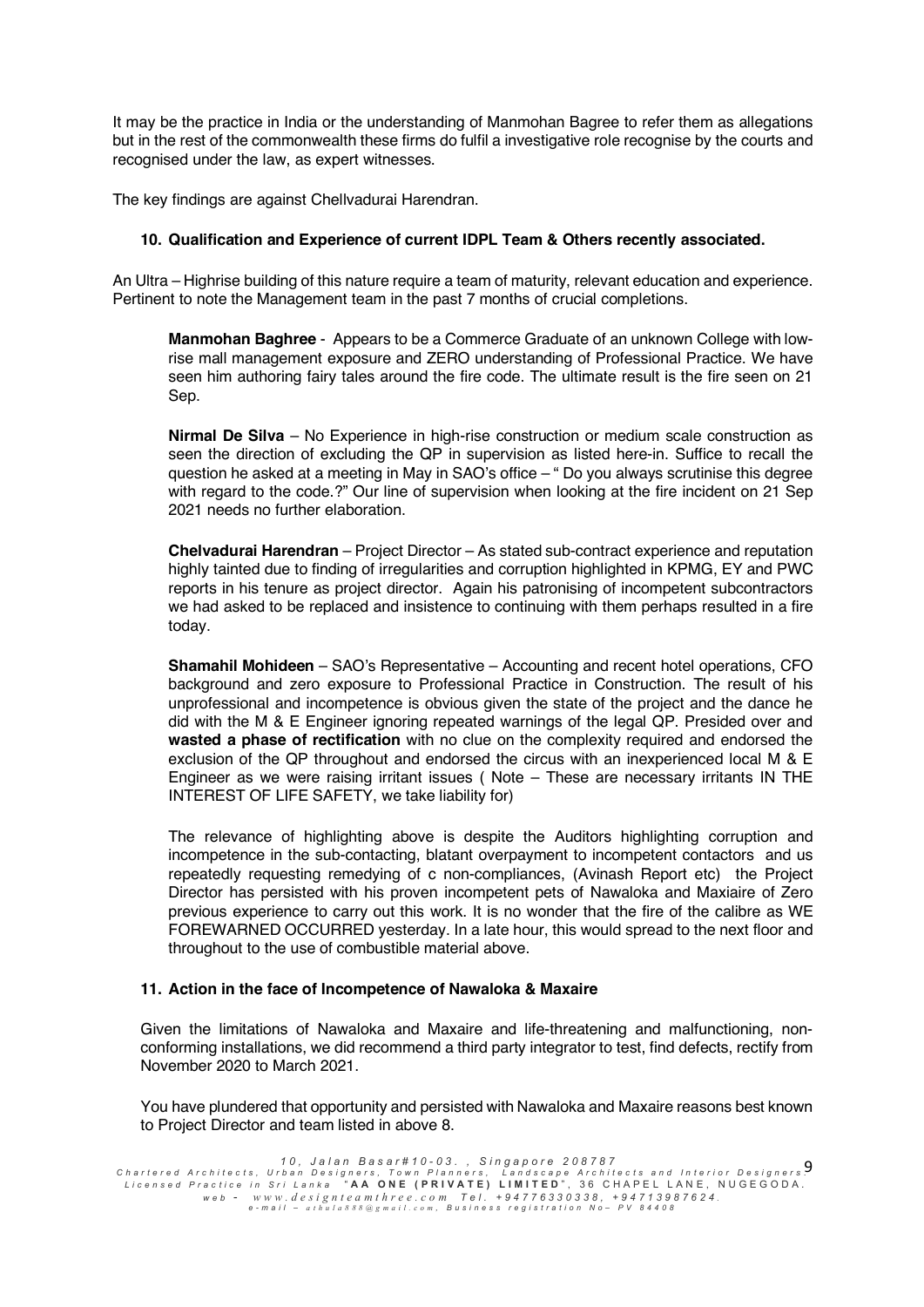Prior to certification, we therefore need to seek third party certification of their work, given the fire illustrated above.

#### **12. Implications of corruption on life-safety**

We doubt the functioning of the following systems due reasons of patronising corruption and incompetence and failure to get proper independent third party commissioning.

- a. Staircase Pressurisation There is only escape instead of the code specified two escapes
- b. Fire Alarm
- c. Synchronisation of Fire Pumps, Lifts, Generators, Emergency lighting, Staircase Pressurisation on activation of Fire alarm

As Predicted most of these malfunctioned at event on 21 Sep 2021.

We also understand that the two units are being occupied by 2 buyers without COC and after dismantling of separations achieved in previous COC. We also understand that some of the fire related systems had been switched off thereby endangering the lives of illegal occupants.

#### **13. In- Experience of Local M & E Team**

We refer our letter of Our Ref: SL70/FSD/IDPL-11/29th June 2021

We remind you that when we when introduced K2, it was on the premise to work under the supervision of an internationally experienced M & E.

You are in this precarious situation due to your dancing around with K2, whose principal was not even qualified on vital parts of Mechanical Engineering when installation was in progress. K2's principal's major experience is in Electrical Engineering and is a recent reader of Highrise codes.

This matter has been dealt with in detail in our letter of 29<sup>th</sup> June 2021 and without malice as it is a matter of competence we rely and K2 has no experience of this scale and complexity.

We recall our recommendation on 29<sup>th</sup> June 2021

*Quote*

*Due to the above breach of trust, to ascertain that the building is compliant to the codes, and safe for its occupants we would recommend that :*

- *1. A specialist MEP firm with fire experience in high-rises be appointed for an independent Audit, with a gap and forensic analysis of the systems installed and the integrations, and practical recommendations.*
- *2. That an experienced Third Party testing and commissioning engineering company be appointed to work out the method statements for these works.*
- *3. That the report emanating from the Audit, the recommendations be implemented under supervision of the third party Testing and Commissioning. (TnC) , followed by and full compliance signed off document.*

#### *Unquote*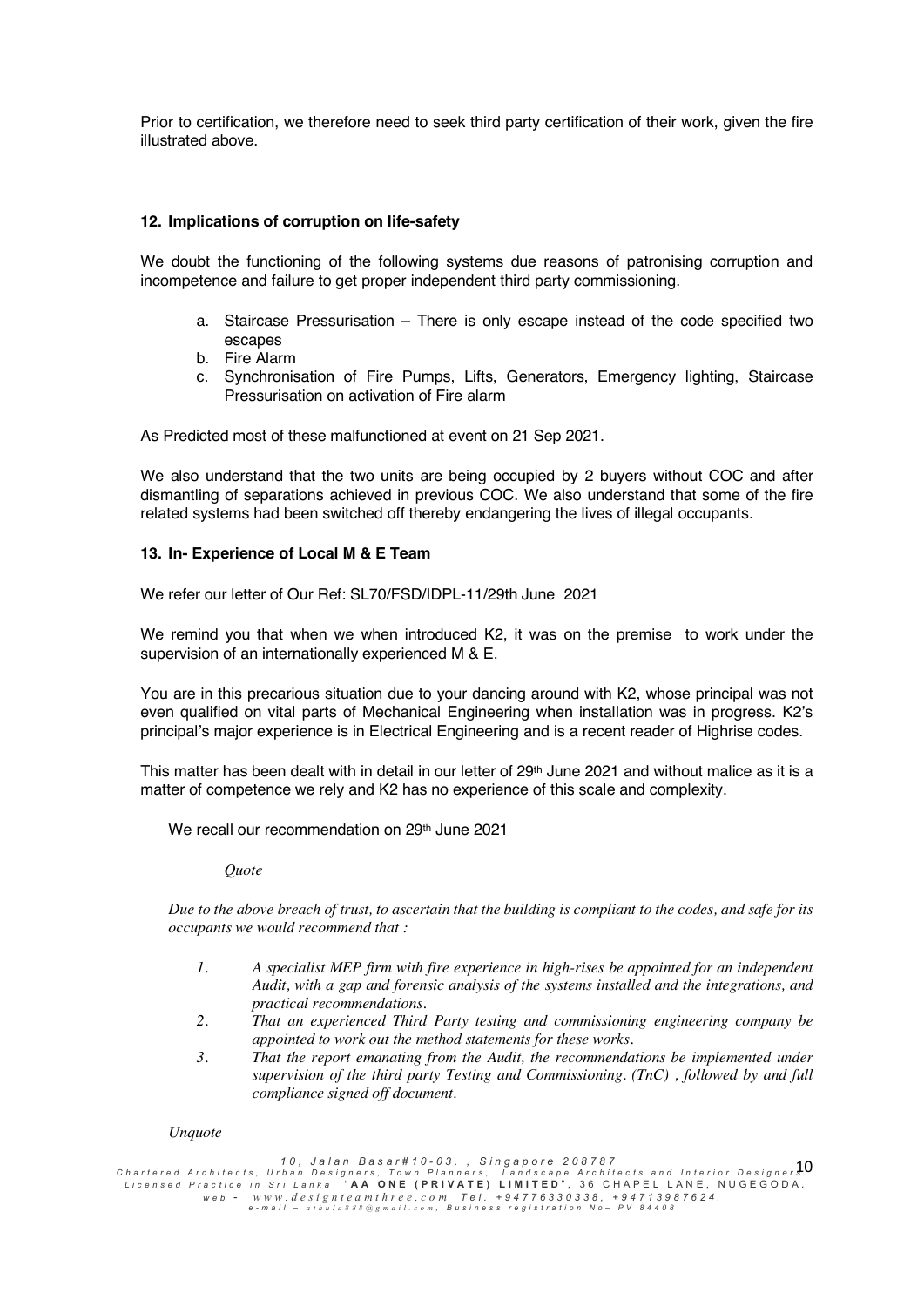#### **14. Abuse of Intentions of the State & Abuse of the Office of SAO –**

The mandate of the state is to complete and handover this iconic building. That does not give the developer the abusive right to deliver an unsafe construction.

By demanding that we ' forthwith " seek COC, the developer is misleading and abusing the good office and goodwill of the SAO.

This is now obvious from the fire event of 21 Sep 2021

#### **15. Fire certificate is a cursory inspection**

A pre-requisite for a COC is a fire certificate.

We challenge you to forward us the final fire certificate.

We are made to understand undue coercion at behest of IDPL to the Fire Dept and the fire department has been forced to a 2 months valid temporary fire certificate which is irregular and irrelevant.

- i. We note that issuance of Fire Certificate is a cursory process and is not a total certification of the inbuilt construction required under the law from the qualified person.
- ii. We note that you intently and with ulterior motive of deception excluded the qualified person from supervision duties immediately prior to inspections and you carried out inspections without the presence of the QP
- iii. We challenge you to prove out involvement in the final COC

## **16. Final Arbitrator of Safety**

We as the Architectural QP are the final arbitrators of safety and certification. It is not the Chairman and Board of Management or an office bearer of the UDA. If they wish to act so, they do so at personal liability and abuse.

Given the event of 21 September 2021, this deception of the Authorities and the buyers must end.

## **17. Deceptive Manoeuvring**

We highlight in above deceptive manoeuvring you and your agents such as Manmohan Bagree has carried out to deliver through deception a building that is primarily non-compliant and dangerous to occupy in its current state.

This is evident from the events on 21 Sep 2021

## **18. Commercial Consideration**

a. It would be appropriate for you to withdraw unconditionally your email of Disna Kaunaratna 20 April, 2021, copied to Manmohan Bargee. Nirmal De Silva etc where you boasted of " Parting", prior to further active engagement of Design Team 3.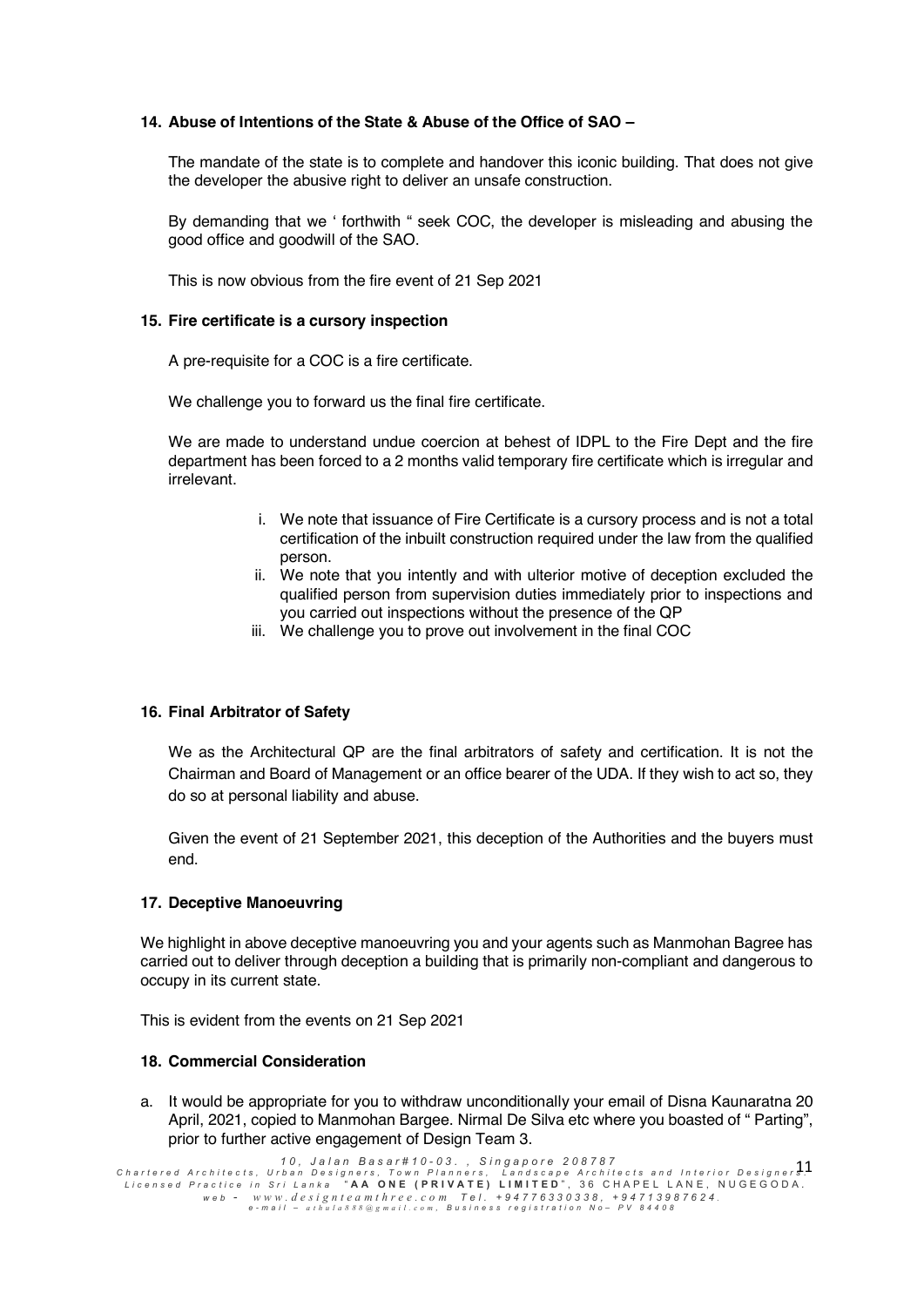Dishna Karunarathna <dishna@altair.lk> to Manmohan, nirmal, Rai, me, Pradeep -Dear Athula

This has reference to your below response and our conversation on the matte

b. You must appreciate that we were commissioned for a professional service and agreements for professional fees as per original contract and subsequently agreed fee for extra work needs to be paid or credited to a unit than boastfully writing to us using words such as " in parting" and before demanding forthwith application for COC.

# **19. Way forward**

- 1. Reminder We have been a key initiator pf this Iconic Project and its success is our common success. Following Key milestones need to be reminded where we played a key role.
	- a. Land securing
	- b. Selection of Concept Architect with Anil Khetawat
	- c. First presentation by Moshe Safdie at Bel Air, Kolkatta
	- d. Expansion of footprint on Christmas day 2015 at DT3 Bangkok Office, attended by Pradeep Sureka etc
	- e. Continued presence thereafter to ensure Moshe Safidie's Design intent.
- 2. It is therefore not our intent to ruin this marvellous creation.
- 3. BUT LIFE SAFETY IS OUR PREROGATIVE AND LEGALLY EXPECTED DUTY UNDER THE ARCHITECTS ACT, UDA ACT AND LAW OF NEGLIGANCE ETC.
- 4. We shall be pleased to meet you to reinitiate rectification works needed based on principles repeated below.
	- Due to the above breach of trust, to ascertain that the building is compliant to the codes, and safe for its occupants we would recommend that :
		- o *A specialist MEP firm with fire experience in high-rises be appointed for an independent Audit, with a gap and forensic analysis of the systems installed and the integrations, and practical recommendations.*
		- o *That an experienced Third Party testing and commissioning engineering company be appointed to work out the method statements for these works.*
		- o *That the report emanating from the Audit, the recommendations be implemented under supervision of the third party Testing and Commissioning. (TnC) , followed by and full compliance signed off document.*
- 5. Alternative mutual termination and get others who may think the building is fit for purpose to certify. Your attention is drawn to our letter of Our Ref: SL70/FSD/IDPL-9/17th June 2021. Since you had previously threatened termination of architect –
	- *a. We advise you to familiarise yourself with Architects Act on requirements for such termination.*
	- *b. In the Architects Act, all our dues need to be settled prior to engagement of another architect and the replacement architect need to seek our clearance that all our dues are paid prior to appointment.*
	- *c. We shall be pleased to advise you that our current claim agreed with the management in August 2019 if required.*
	- *d. We shall be pleased issue a clearance as stipulated in the code of conduct forming part of the act on settlement of the invoice in cash or credit to a unit.*
	- *e. Please advise whether you wish to take this path.*
	- *f. However, this is subject to 5.3.1.(2), 2. (b )of the Architects Act.*